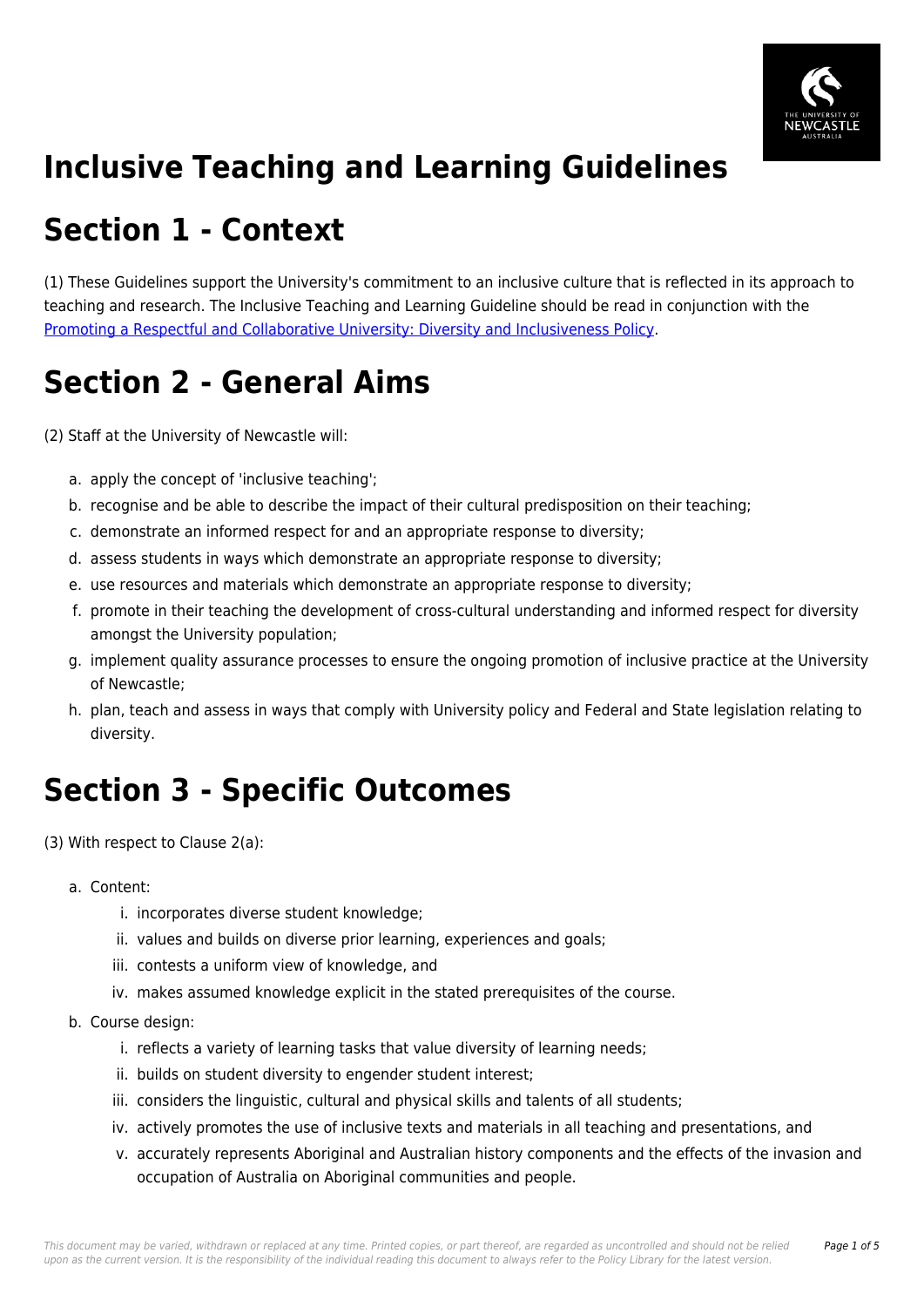(4) With respect to Clause 2(b):

- a. Lecturing staff:
	- i. demonstrate teaching practices and communicative competence with cultural groups other than their own;
	- ii. critique their cultural bias in the way they plan, teach, and assess students;
	- iii. use language that values and respects all student groups, not just those similar to themselves, and
	- iv. are able to describe their cultural pre-disposition to staff and students.

#### (5) With respect to Clause 2(c):

#### a. Teaching:

- i. University of Newcastle;
- ii. is responsive to diverse student needs;
- iii. builds on student diversity as an educational resource;
- iv. facilitates the equitable participation of all students in the required learning activities;
- v. does not disadvantage any particular student groups or individuals;
- vi. demonstrates an awareness of the effect of diverse students' predispositions on student learning;
- vii. responds to difference in English language levels so as not to disadvantage students in keeping with University language requirements and guidelines;
- viii. actively promotes the use of inclusive language and presentation by staff and students in all documents and materials, both written and otherwise;
- ix. uses examples and applications in teaching that are equally accessible to all student groupings;
- x. distinguishes cultural-inclusiveness from 'cultural-blindness' and 'cultural neutrality', and
- xi. ensures that any disability of students as notified by the student is considered and catered for. Student learning outcomes:
- xii. aim to meet the needs of all students;
- xiii. provide students with opportunities and physical resources to access knowledge and skills that are assumed in the course;
- xiv. encourage collaborative work between students;
- xv. support the development all students' language skills to meet the specific course requirements (e.g. specialized language), and
- xvi. cater for a diversity of learning styles in the range of teaching and learning opportunities offered.

#### (6) With respect to Clause 2(d):

- a. Assessment methods:
	- i. respond to difference in English language levels so as not to disadvantage students in keeping with University language requirements and guidelines;
	- ii. ensure that the assessment methods used cater for a diversity of learning styles;
	- iii. avoid disadvantaging any one group of students;
	- iv. take into account the diverse values, goals and experiences of students;
	- v. allow for the articulation of diverse perspectives, and
	- vi. require students to have an understanding of and interaction with diversity.

#### (7) With respect to 2(e):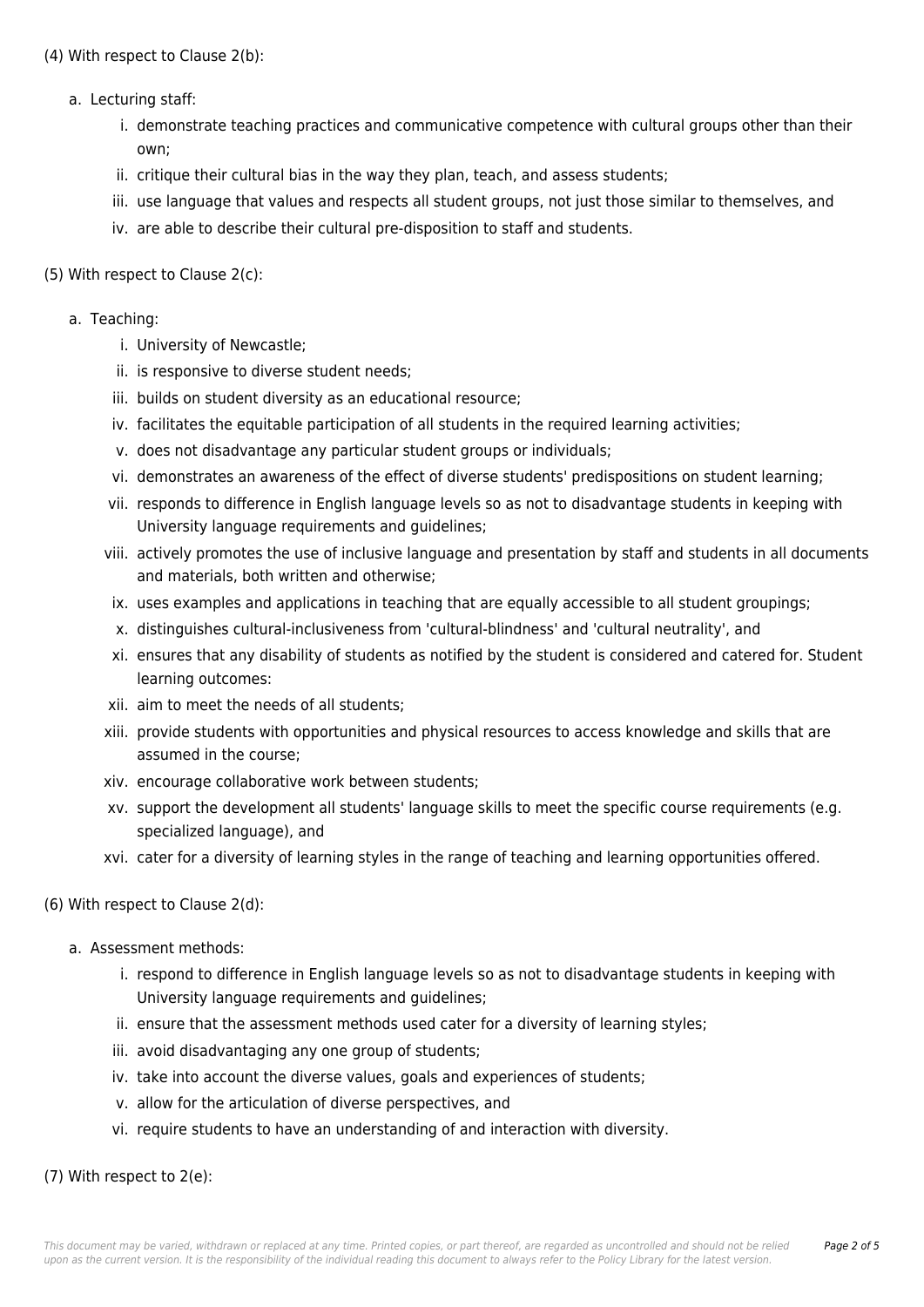- a. Course materials and resources:
	- i. represent a range of student experiences;
	- ii. present research that values multiple student groups through examples;
	- iii. make generalisations that apply to multiple cultural groups:
	- iv. use references and/or research referred to that are appropriate to a diverse student population;
	- v. support the development of all students' language skills to meet the specific course requirement (e.g. jargon);
	- vi. provide adequate facilities and use materials and methods that are appropriate for all students and staff in the University;
	- vii. ensure that women, Aboriginal and Torres Strait Islander people, people with disabilities, people from diverse socio-economic and cultural backgrounds are visible;
	- viii. make appropriate references to the achievements of all groups in the discipline (e.g. gender, race, social class and disability);
	- ix. represent women, Aboriginal and Torres Strait Islander people, people with disabilities, people from diverse socio-economic and cultural backgrounds with respect;
	- x. make explicit issues of gender, race, social class and disability, and
	- xi. explore and analyse inequalities based on gender, race, social class and disability.

(8) With respect to Clause 2(f):

- a. Lecturers encourage students through their teaching to:
	- i. question how thinking and knowledge-making have been shaped primarily from a selective social, cultural and physical perspective;
	- ii. question how knowledge and thinking are shaped by racial categories and stereotypes;
	- iii. treat all students and staff, irrespective of diversity, fairly and equitably;
	- iv. participate and promote a harmonious and creative learning environment that respects and celebrates diversity;
	- v. recognise that Aboriginal people and Torres Strait Islanders are the original custodians of this land and provide unique cultures which underpin and enrich Australian cultural identity;
	- vi. recognise that physical limitations should not limit opportunities for learning;
	- vii. recognise that Australian society now consists of people from many different cultural, religious, ethnic and national backgrounds;
	- viii. acknowledge that all cultures are important to Australia's heritage and the members of all cultures are entitled to equality of opportunity and social justice;
	- ix. recognise that all students have the right to the opportunity to achieve their full potential, and to work and study in a climate of mutual respect for diversity, and
	- x. demonstrate ethical practices and communicative competence where students can engage with multiple perspectives, operate in socially, culturally, linguistically and physically diverse environments, and work in diverse teams.
- (9) With respect to Clause 2(g):
	- a. Lecturing staff:
		- i. develop quality assurance processes that support the ongoing promotion of inclusive practice;
		- ii. demonstrate that they plan, teach and assess in ways that meet the requirements of the University of Newcastle quality assurance procedures;
		- iii. evaluate their teaching regularly to ensure their teaching is inclusive;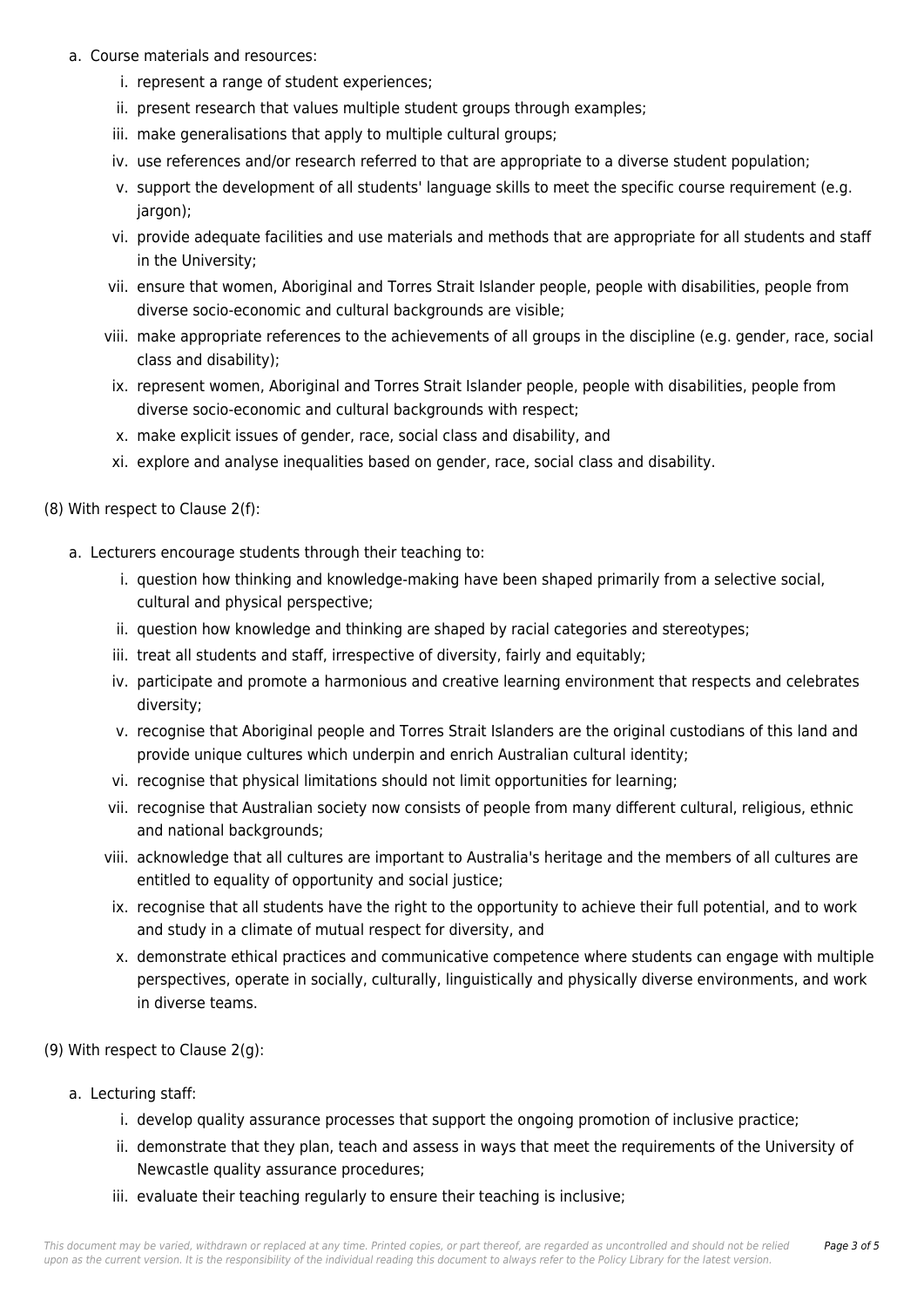- iv. change their planning, teaching and assessment to respond to student and staff feedback in relation to inclusive practice, and
- v. implement in their planning and teaching the occupational health and safety requirements of the University of Newcastle.

(10) With respect to Clause 2(h):

- a. Lecturing staff teach in ways that comply with the:
	- i. [Supporting Students with Disability Policy](https://policies.newcastle.edu.au/document/view-current.php?id=27)
	- ii. University of Newcastle Policy on [Inclusive Language](https://policies.newcastle.edu.au/document/view-current.php?id=139);
	- iii. University of Newcastle's Code of Practice for Teaching and Learning;
	- iv. [Disability Discrimination Act \(1992\)](https://policies.newcastle.edu.au/directory-summary.php?legislation=9);
	- v. New South Wales [Anti-Discrimination Act \(1977\)](https://policies.newcastle.edu.au/directory-summary.php?legislation=1), New South Wales Anti-Discrimination (Racial Vilification) Amendment Act (1989) and the Commonwealth [Racial Discrimination Act \(1975\)](https://policies.newcastle.edu.au/directory-summary.php?legislation=6);
	- vi. [Sex Discrimination Act \(1984\);](https://policies.newcastle.edu.au/directory-summary.php?legislation=8)
	- vii. University of Newcastle Disability Action Plan;
	- viii. University of Newcastle Equity Strategy,
	- ix. University of Newcastle Student Equity Plan; and
	- x. University of Newcastle Ethnic Affairs Priority Statement